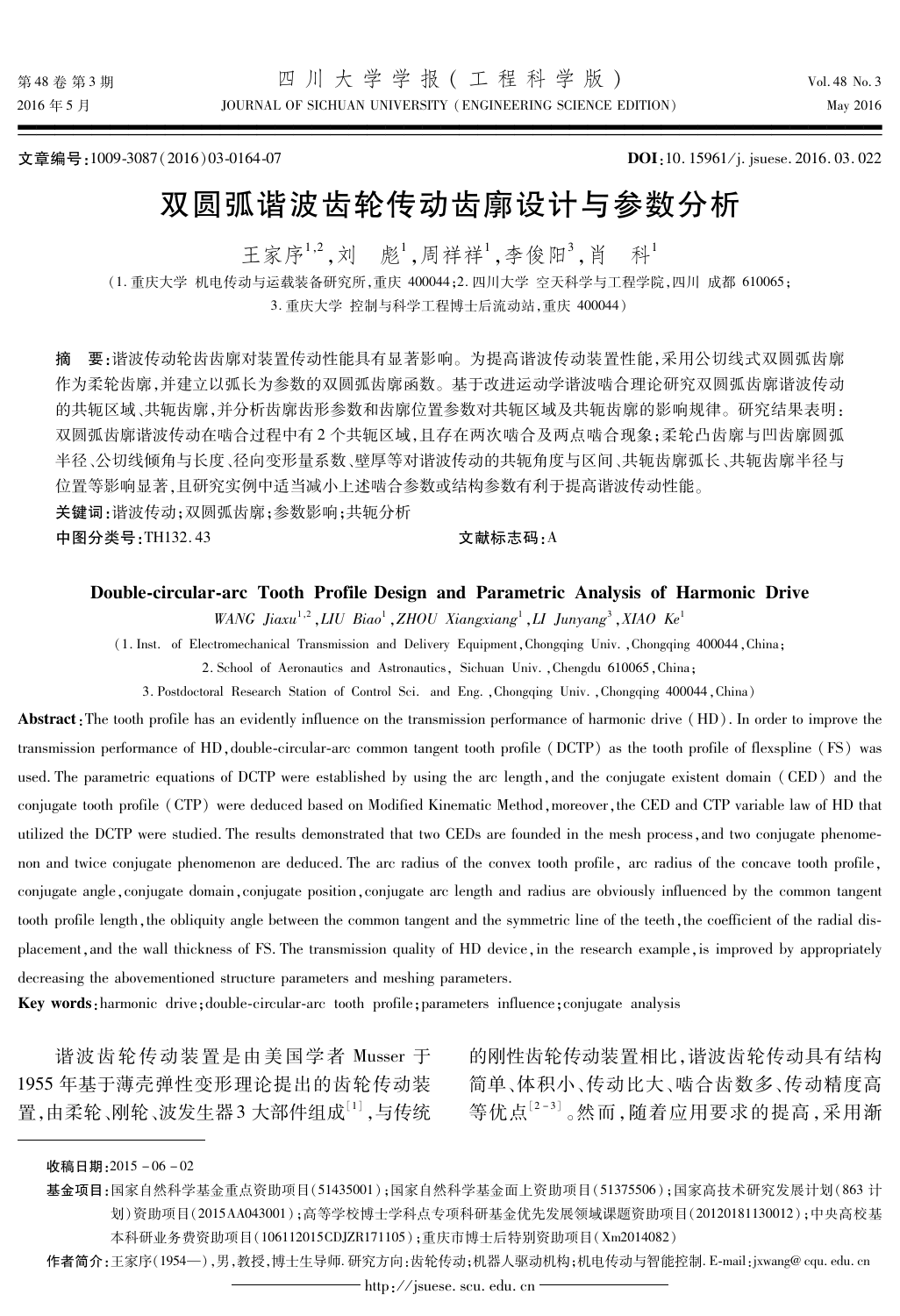165

开线作为轮齿齿廓的谐波传动装置在许多领域已经 不能满足高性能的使用要求,如机器人制造业、航天 飞行器以及空间实验室等等。因此,研究应用新齿 形的谐波齿轮传动技术尤其重要。采用公切线式双 圆弧齿廓的谐波齿轮传动装置具有啮合性能好、承 载能力强及传动精度高等优点<sup>[4-5]</sup>。然而,双圆弧 齿廓的齿形参数和位置参数的选取受到共轭区域、 共轭齿廓、柔轮变形形状、传动比等诸多因素的约 束。陈晓霞等<sup>[6-7]</sup>对波发生器形式及齿廓参数对谐 波传动啮合侧隙的影响规律进行了研究分析, Kayabasi 等<sup>[8]</sup> 采用有限元方法对谐波传动齿廓进行了优 化设计研究。杨勇等[9]采用单目标优化设计的方 法对双圆弧齿廓的部分齿形参数讲行了单目标分 析,但其研究参数不全,仅考虑了部分齿形参数对共 轭齿廓的影响,并未考虑齿廓位置参数的影响规律, 日并未考虑齿形参数和位置参数对共轭区域的影 响。目前介绍双圆弧齿廓参数的影响规律以及如何 合理选取双圆弧齿廓参数的研究并不完善,因此,对 于谐波齿轮传动中双圆弧齿廓参数合理选取方法的 研究尤为重要。

作者以公切线式双圆弧齿廓作为研究对象,基 于改进运动学谐波啮合理论[10-12] 对谐波传动共轭 区域及共轭齿廓进行研究,并利用 MATLAB 分别分 析双圆弧齿廓齿形参数(凸齿廓圆弧半径、凹齿廓 圆弧半径、公切线倾角、公切线长度)和齿廓位置参 数(径向变形量系数、柔轮壁厚)对共轭区域及共轭 齿廓的影响规律,为合理选取双圆弧齿廓参数,设计 啮合性能好、承载能力强、传动精度高、扭转刚度大 的双圆弧齿廓谐波传动提供一定依据。

#### 双圆弧齿廓谐波齿轮传动共轭区域及共轭齿廓 1

公切线式双圆弧齿廓基本齿形如图 1 所示[13]。



双圆弧齿廓坐标系 图 1 Tooth profile of FS with DCTP  $Fig. 1$ 

图 1 中, h 对齿顶高, h 为齿根高, y 为凸齿圆 心纵坐标的绝对值,x。为凸齿圆心横坐标的绝对值, γ<sub>f</sub> 为凹齿圆心纵坐标的绝对值, x<sub>f</sub> 为凹齿圆心横坐 标的绝对值, δ, 为公切线倾角, d, 为齿根圆与柔轮 内壁的距离(柔轮壁厚), ρ、为凸齿齿廓圆弧半径, ρ。 为凹齿齿廓圆弧半径,h1 为公切线长度。

由图1可知,影响柔轮双圆弧齿廓的齿形段包括 凸齿廓 AB、切线齿廓 BC、凹齿廓 CD 及过渡齿廓 DE。 其中讨渡齿廓 DE 为被动齿廓段, 与齿廓 CD 及齿根圆 分别相切,在其余齿廓段分别确定后,根据约束关系 即可确定过渡齿廓 DE。因此,影响双圆弧齿廓的齿形 参数由凸齿廓 AB、切线齿廓 BC、凹齿廓 CD 确定,其 对应的齿形参数分别为凸齿廓圆弧半径ρ、凹齿廓圆 弧半径 ρ, 公切线倾角 δ, 公切线长度  $h_{10}$ 

谐波传动在工作时,柔轮在波发生器作用下产 生可控弹性变形,实现与刚轮的啮合传动,而中性层 曲线及柔轮径向变形量是衡量谐波传动柔轮变形位 置十分重要的参数,而中性层曲线受柔轮壁厚 d<sub>1</sub> 影 响,径向变形量受径向变形量系数  $w_0^*$  影响,因此, 影响谐波传动柔轮齿廓变形的位置参数主要为柔轮 壁厚  $d_1$  及径向变形量系数  $w_0^*$ 

以柔轮轮齿对称轴为 Y轴, 以 Y轴与柔轮中性 层曲线的交点为坐标原点  $0,$ 过  $0$  点作中性层曲线 的切线作为  $X$ 轴, 建立柔轮齿廓坐标系  $\{X,Y,0\}$ , 如 图1所示。以从柔轮齿顶开始计算的齿廓弧长。为参 数,可以得到描述柔轮双圆弧齿廓的分段函数<sup>[9]</sup>:

右侧 AB 段凸齿廓:

 $\mathbf{r}_{AB} = [\rho_{\rm a} \cos(\alpha_{\rm a} - s/\rho_{\rm a}) +$  $x_a$ ,  $\rho_a$ sin( $\alpha_a - s/\rho_a$ ) +  $y_a$ , 0, 1],  $(1)$  $\mathbf{n}_{AB} = [\cos(\alpha_{\rm a} - s/\rho_{\rm a}), \sin(\alpha_{\rm a} - s/\rho_{\rm a}), 0, 1],$  $s \in (0, l_1), l_1 = \rho_{s}(\alpha_s - \delta_1)$  $\vec{\mathcal{R}}$   $\vec{\mathcal{R}}$ ,  $\alpha$ <sub>s</sub> = arcsin(( $h$ <sub>s</sub> +  $h$ <sub>f</sub> +  $d$ <sub>I</sub>/2 -  $\gamma$ <sub>s</sub>)/ $\rho$ <sub>s</sub>)<sub>o</sub> 右侧 BC 段切线齿廓:  $r_{BC} = \left[\rho_{\rm a} \cos \delta_{\rm L} + x_{\rm a} + (s - l_1) \sin \delta_{\rm L}\right],$  $\rho_{\rm a}$ sin  $\delta_{\rm L}$  +  $y_{\rm a}$  – (s –  $l_1$ ) cos  $\delta_{\rm L}$ , 0, 1],  $(2)$  $\boldsymbol{n}_{BC} = \begin{bmatrix} -\cos \delta_{\rm L}, -\sin \delta_{\rm L}, 0, 1 \end{bmatrix},$  $s \in (l_1, l_2), l_2 = l_1 + (\rho_{\rm a} + \rho_{\rm f}) \tan \delta_{\rm r}$ 右侧 CD 段凹齿廓:  $\mathbf{r}_{CD} = [x_f - \rho_f \cos(\delta_L + (s - l_2)/\rho_f),$  $y_f - \rho_f \sin(\delta_L + (s - l_2)/\rho_f), 0, 1],$  $n_{CD} = \left[ -\cos(\delta_{\rm L} + (s - l_2)/\rho_{\rm f}) - \sin(\delta_{\rm L} + (s - l_2)/\rho_{\rm f}) \, 0.1 \right],$  $s \in (l_2, l_3), l_3 = l_2 + \rho_f(\arcsin((y_f + h_f)/\rho_f) - \delta_L)$  $(3)$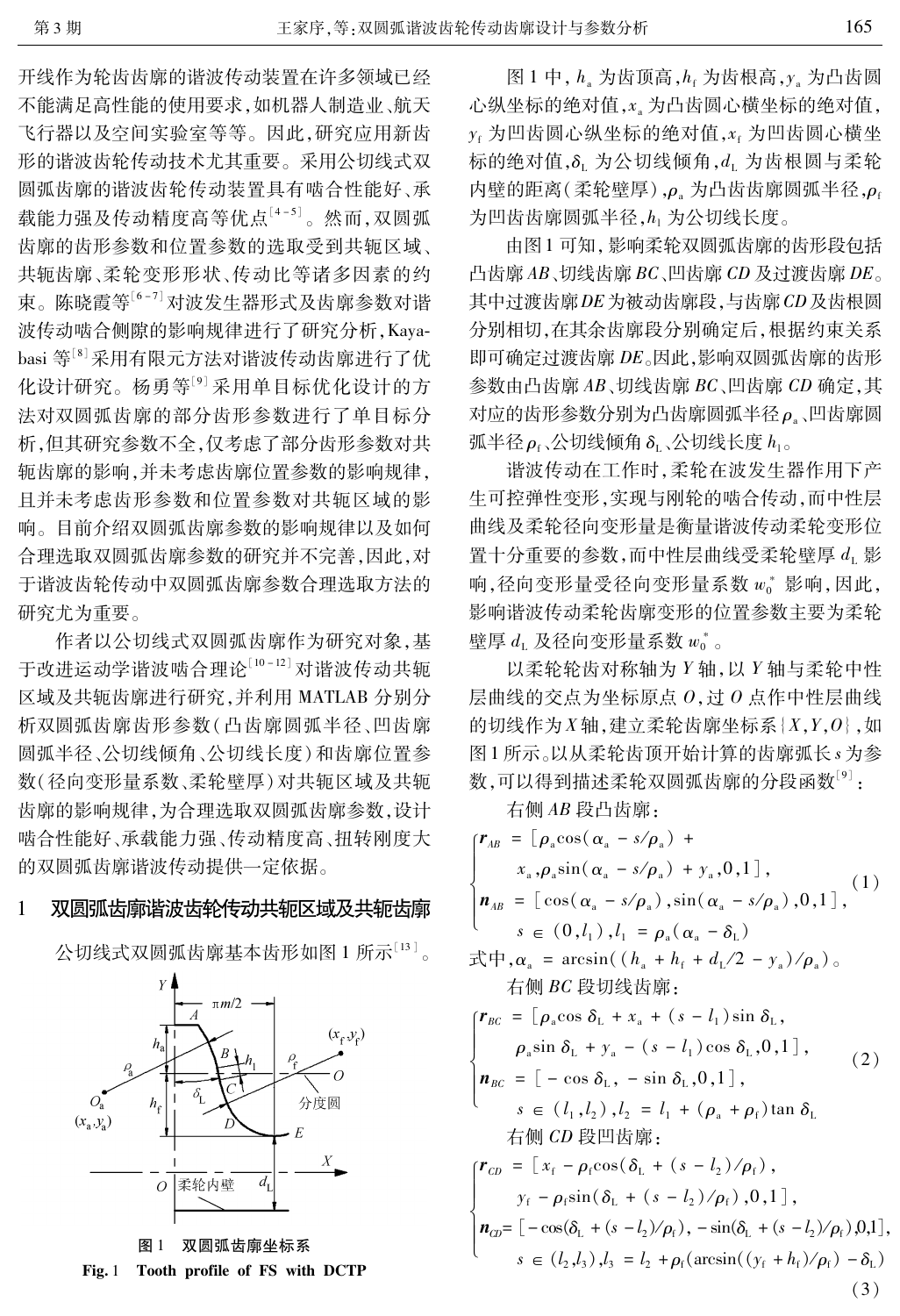第48卷

将双圆弧齿廓的分段函数分别代入基于改进运 动学的谐波啮合理论[10-12],求出柔轮齿廓与刚轮齿 廓共轭时柔轮轮齿与波发生器长轴的夹角,记为 α,进而通过坐标变换可解出与柔轮齿廓共轭的刚 轮齿廓。共轭时的解 α 的区间就是柔轮齿廓与刚轮 齿廓存在共轭啮合的区域,称为共轭区域,与共轭区 域对应的齿廓称为共轭齿廓。以共轭区域及共轭齿 廓为分析目标,分析柔轮齿廓齿形参数及位置参数 对共轭区域及共轭齿廓的影响规律。

#### 齿廊齿形参数与位置参数影响规律分析 2

#### $2.1$ 凸齿廓圆弧半径ρ。影响规律分析

以模数 m 为 0.317 5、柔轮齿数为 160、刚轮齿数 为162、椭圆波发生器输入、刚轮固定、柔轮输出、单级 减速比为80的公切线式双圆弧齿廓谐波传动为例, 选取柔轮凸齿廓圆弧半径ρ。为0.55、0.60、0.65,柔轮 齿廓其余齿形参数及位置参数如表1所示。基于 MATLAB 编程计算,得到不同凸齿廓圆弧半径对应的 共轭区域及共轭齿廓分别如图 2 及 3 所示。

表 1 柔轮齿形及位置参数





图 2 中,  $X$  轴为齿廓参数弧长  $s, Y$  轴为与弧长  $s$ 对应的啮合角度值,用细实线将啮合角度按区间进 行划分,可将啮合角度划分为2个共轭区域,其中一 个共轭区域啮合角度较窄,称为共轭区域 1;另一个 共轭区域啮合角度较宽,称为共轭区域2;而在两共 轭区域之间存在没有啮合角度的空白区域,在该区 域内不存在共轭齿廓,因此,齿廓优化设计时,应优 选参数以消除空白区域,从而使得齿廓啮合连续无 中断。



图 3 ρ, 对共轭齿廓影响

Fig. 3 Relationship between the CTP and  $\rho$ .

以竖直点划线对横轴的柔轮弧长进行区分,共 轭区域1与共轭区域2均由3部分组成,共轭区域1 从左往右分别对应于柔轮凸齿廓、切线齿廓、凹齿廓 在共轭区域1的啮合角度;共轭区域2从左往右分别 对应于柔轮凸齿廓、切线齿廓、凹齿廓在共轭区域2 的啮合角度。

给定一弧长 s 的值(对应于柔轮齿廓上一点), 有2个啮合角度满足谐波啮合理论的共轭条件,因 此给定点与刚轮齿廓分别在2个啮合角度处于共轭 状态, 称为两次共轭现象; 在共轭区域内给定一啮合 角度值(对应于柔轮某一共轭位置),有2个弧长值 满足谐波啮合理论的共轭条件,因此在该共轭位置, 柔轮齿廓上有2个点与刚轮齿廓同时处于共轭状 态,称为两点共轭现象。

由图2可知,随着凸齿廓圆弧半径ρ。增大,柔轮 凸齿廓对应的共轭区域1啮合角度、啮合区间基本 不变;共轭区域2 啮合角度、啮合区间减小;空白区 域不产生变化。于是,存在两次共轭现象的共轭区间 也相应减小。

图 3(a)、(b) 分别为共轭区域 1、共轭区域 2 对 应的共轭齿廓,由3段共轭齿廓组成,分别对应于柔 轮凸齿廓、切线齿廓、凹齿廓在共轭区域 1、共轭区 域2的啮合角度曲线。

由图3可知,随着凸齿廓圆弧半径ρ。增大,柔轮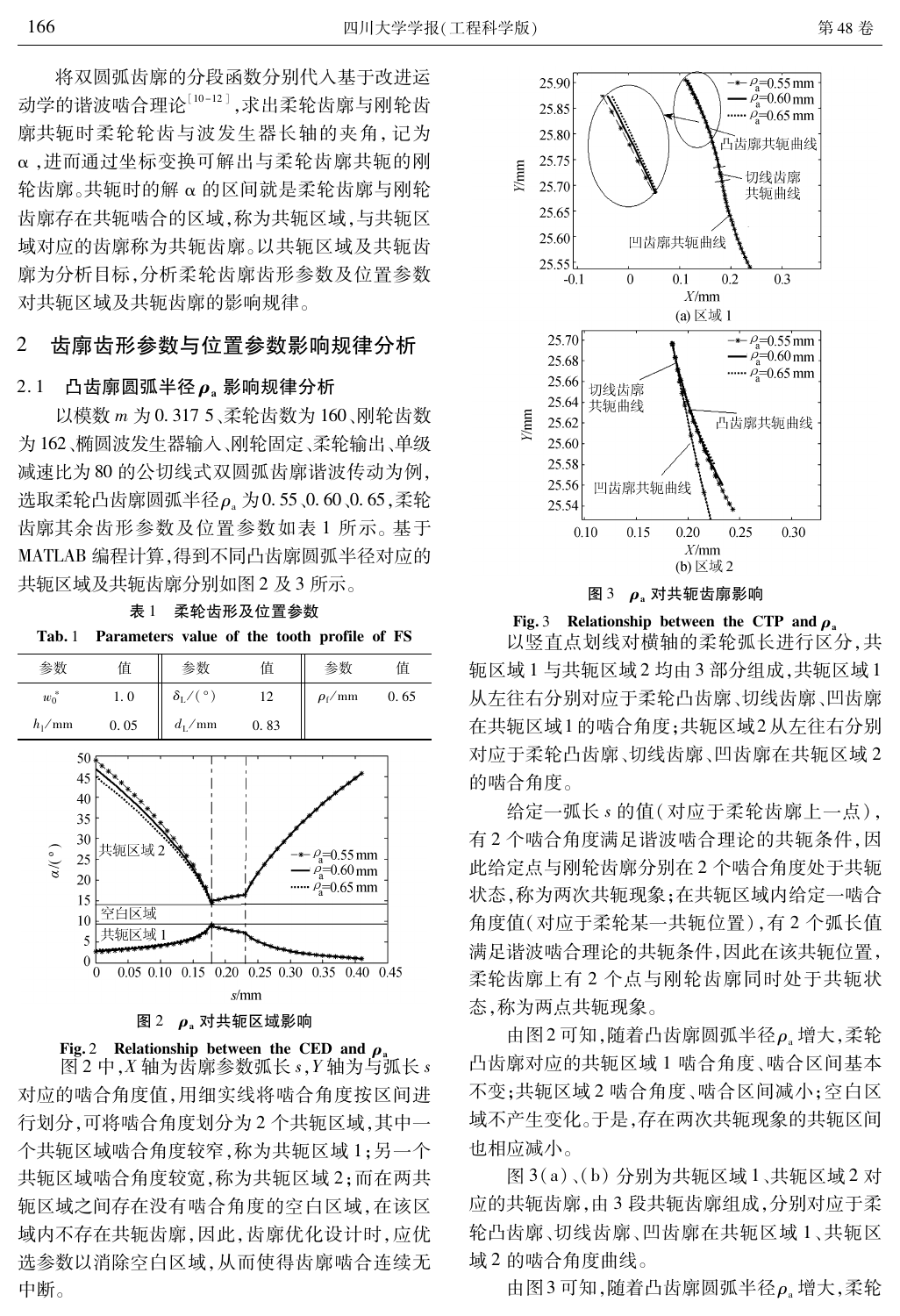凸齿廓对应的共轭区域1齿廓半径增大、弧长减小; 柔轮凸齿廓对应的共轭区域2齿廓半径、弧长减小;

由图2及3可知,当柔轮凹齿廓在共轭区域1的 共轭齿廓与柔轮凸齿廓在共轭区域2的共轭齿廓重 合时,存在柔轮凸齿廓(2次)、切线齿廓、凹齿廓均 与刚轮齿廓存在共轭啮合,大幅度增加了啮合弧长, 两点共轭及两次共轭现象增加,有利于提高谐波传 动的承载能力、传动精度和扭转刚度等性能;反之, 则仅存在柔轮凸齿廓(2次)、切线齿廓与刚轮齿廓 存在共轭啮合。

2.2 凹齿廓圆弧半径 $\rho$ ,影响规律分析

凹齿廓圆弧半径 ρ , 为 0.55 0.65 0.75 时对共 轭区域及共轭齿廓的影响规律分别如图 4、5 所示。



Fig. 5 Relationship between the CTP and  $\rho_f$ 

由图4可知,随着凹齿廓圆弧半径ρ,增大,柔轮 凹齿廓对应的共轭区域1啮合角度、啮合区间基本 不变、啮合弧长减小;共轭区域2啮合角度、啮合区 间、啮合弧长减小;空白区域不变。于是,存在两点共 轭现象及两次共轭现象的共轭区间也相应减小。

由图5可知,随着凹齿廓圆弧半径ρ;增大,柔轮 凹齿廓对应的共轭区域1齿廓半径增大、弧长减小; 共轭区域2齿廓半径、弧长、位置基本不变。

### $2.3$  公切线倾角 δ, 影响规律分析

公切线倾角 δ<sub>r</sub> 为12°、13°、14°时对共轭区域及 共轭齿廓的影响规律分别如图 6 与 7 所示。



图 6 δ 对共轭区域影响

Relationship between the CED and  $\delta$ . Fig. 6







图 7  $\delta$ <sub>L</sub> 对共轭齿廓影响 Fig. 7 Relationship between the CTP and  $\delta_{\tau}$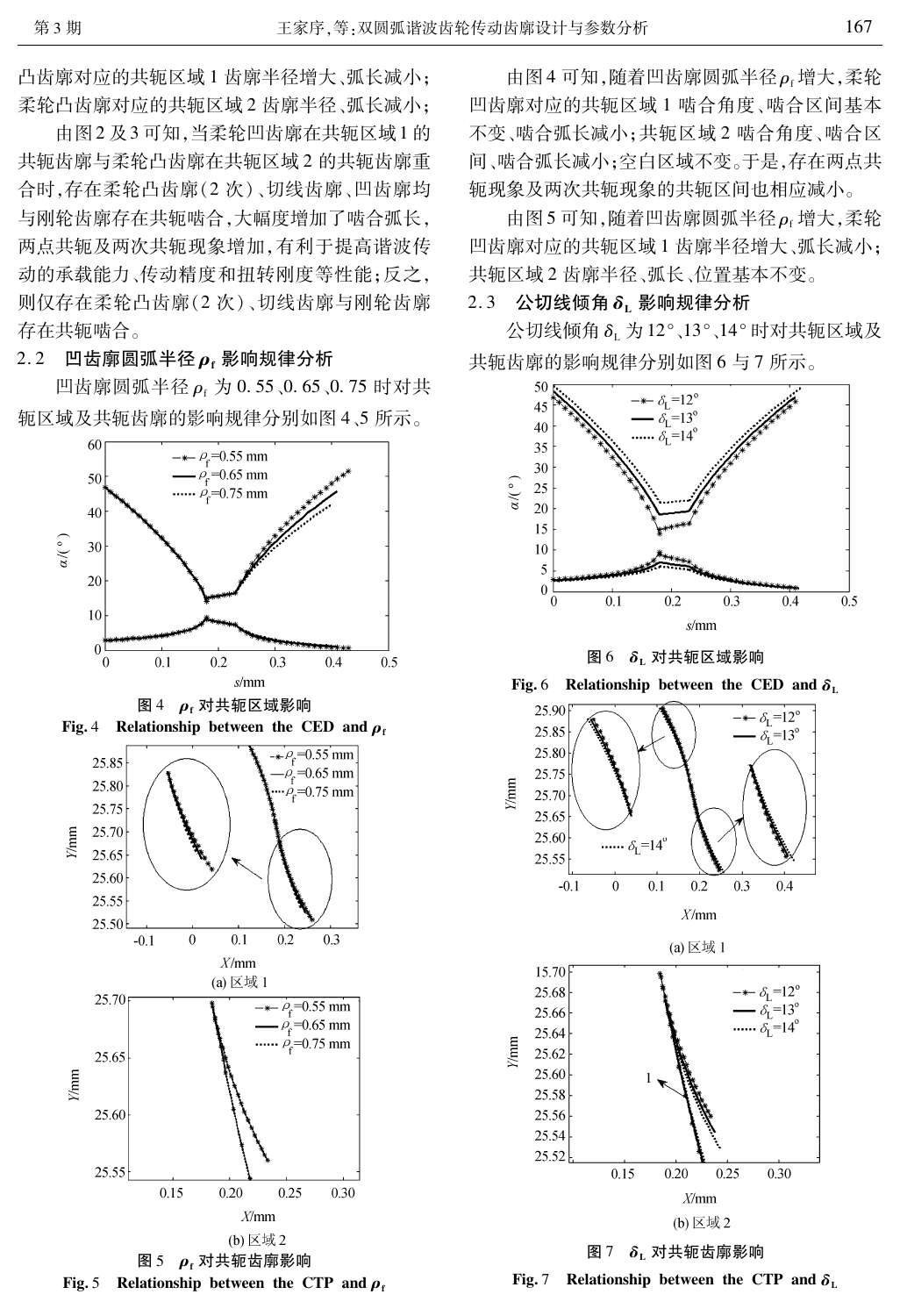由图 6 可知,公切线倾角 δ 对共轭区域具有显 著影响。随着公切线倾角δμ增大,共轭区域1啮合角 度、啮合区间减小、啮合弧长增大,共轭区域2啮合 角度、啮合弧长增大,啮合区间减小,然而,空白区域 急剧增大,于是,存在两次共轭现象、两点共轭现象 的共轭区间急剧减小。

由图7可知,随着公切线倾角δμ增大,共轭区域 1 齿廓沿逆时针方向旋转、齿廓弧长增大,共轭区域 2 齿廓沿曲线 1 向下移动。

2.4 公切线长度 h, 影响规律分析

公切线长度 h 为 0 、0.05 、0.10 时对共轭区域及 共轭齿廓的影响规律分别如图 8 与 9 所示。



Fig. 9 Relationship between the CTP and  $h_1$ 由图 8 可知,公切线长度 h 对共轭区域具有显 著影响。随着公切线长度 h1 增大,共轭区域1 啮合角 度、啮合区间增大,共轭区域2啮合角度、啮合区间 减小,且空白区域减小,共轭区域1、共轭区域2凸齿 廓与凹齿廓啮合弧长减小、切线齿廓啮合弧长增大、 总体啮合弧长减小,于是,谐波传动啮合连续程度增 加,但两次共轭现象、两点共轭现象减小。

由于9可知,随着公切线长度 h 增大,柔轮凸齿 廓、凹齿廓对应的共轭区域1齿廓半径增大, 弧长减 小,共轭区域2齿廓沿曲线2向上移动。

### 2.5 径向变形量系数 w 。影响规律分析

径向变形量系数  $w_0^*$  为1.0、1.1、1.2 时对共轭区域 及共轭齿廓的影响规律分别如图 10 与 11 所示。



图  $10 w_0^*$  对共轭区域影响



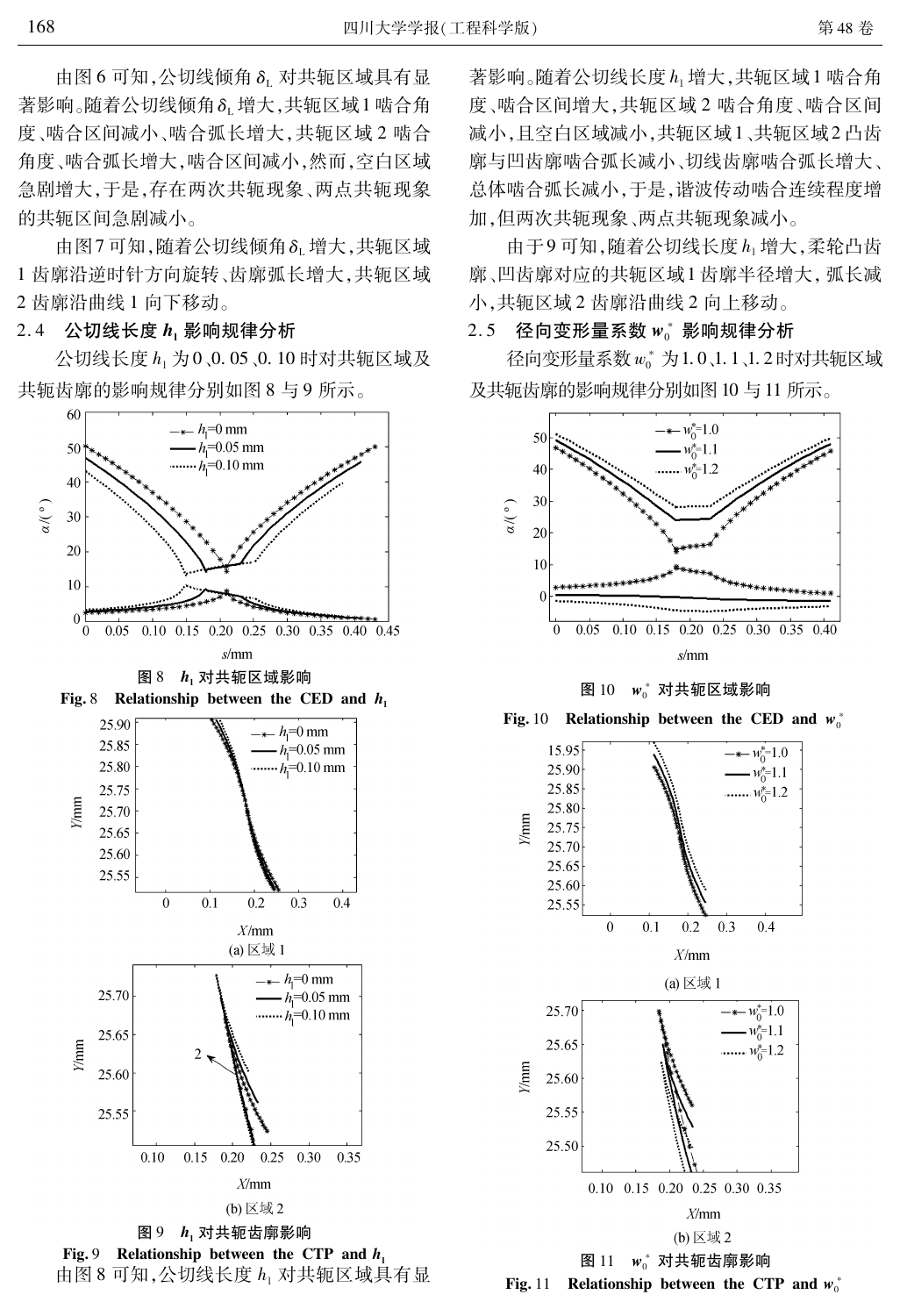由图 10 可知, 径向变形量系数  $w_0^*$  对共轭区域 具有显著影响。随着径向变形量系数  $w_0^*$  增大,共轭 区域1啮合角度、啮合区间减小,共轭区域2啮合角 度增大、啮合区间减小,空白区域急剧增大,于是,两 点共轭现象、两次共轭现象显著减小。

由图11可知, 随着径向变形量系数 w 。 增大, 共 轭区域1 齿廓沿 Y轴正向移动,而共轭区域2 齿廓沿 Y轴负向移动。

### 2.6 柔轮壁厚 δ影响规律分析

柔轮壁厚 δ 为 0. 26、0. 28、0. 30 时对共轭区域及 共轭齿廓的影响规律分别如图 12 与 13 所示。



(b)  $\boxtimes \uplus 2$ 

图 13 δ 对共轭齿廓影响



由图 12 可知,随着柔轮壁厚 δ 增大,柔轮凸齿 廓、切线齿廓对应的共轭区域1啮合角度、啮合区间 增大,啮合弧长减小,柔轮凹齿廓对应的共轭区域1 啮合角度减小,啮合区间、弧长增大,总的啮合弧长 不变,柔轮凸齿廓、切线齿廓对应的共轭区域2啮合 角度、啮合区间、啮合弧长减小,柔轮凹齿廓对应的 共轭区域2 啮合角度、啮合区间、啮合弧长增大,空 白区域减小,于是,两点共轭现象及两次共轭现象轻 微增大。

由图13可知. 随着柔轮壁厚 δ 增大. 共轭区域 1 齿廓、共轭区域2齿廓沿 Y轴正向移动,且半径、弧 长基本不变。

综上所述,通过对齿廓齿形参数和齿廓位置参 数的合理选择能增大啮合角度、共轭区间、啮合弧 长、减小空白区域、增加两次共轭现象与两点共轭现 象,有效提高谐波传动的承载能力、传动精度和扭转 刚度等性能,因此,研究齿廓齿形参数与齿廓位置参 数对共轭区域和共轭齿廓的影响规律十分重要。

#### $\mathbf{3}$ 结 论

研究结果表明:

1) 双圆弧齿廓谐波传动在啮合过程中有2个共 轭区域,当柔轮凹齿廓在共轭区域1的共轭齿廓与 柔轮凸齿廓在共轭区域2的共轭齿廓重合时,两点 共轭及两次共轭现象增加,有利于提高谐波传动的 承载能力、传动精度和扭转刚度等性能。

2) 双圆弧齿廓两共轭区域之间存在没有啮合 角度的空白区域,在该区域内不存在共轭齿廓,齿廓 优化设计时,应优选参数以消除空白区域,从而使得 齿廓啮合连续无中断。

3) 齿廓齿形参数和齿廓位置参数对谐波传动 共轭区域及共轭齿廓的影响显著。柔轮凸齿廓圆弧 半径 $\rho$ 。凹齿廓圆弧半径 $\rho_{\rm f}$ 、公切线倾角 $\delta_{\rm L}$ 、公切线 长度 $h_1$ 、径向变形量系数  $w_0^*$ 、柔轮壁厚δ等对谐波 齿轮传动共轭角度、共轭区间、共轭齿廓弧长、半径、 位置、两次共轭与两点共轭现象等影响显著,且研究 实例中话当减小啮合参数或结构参数值有利于提高 谐波传动性能。

## 参考文献:

- [1] Musser C W. Strain wave gearing: US 2906143 [P]. 1959  $9 - 29$ .
- [2] Dong Huiming, Wang Delun, Ting K L. Kinematic effect of the compliant cup in harmonic drives [J]. Journal of Me-